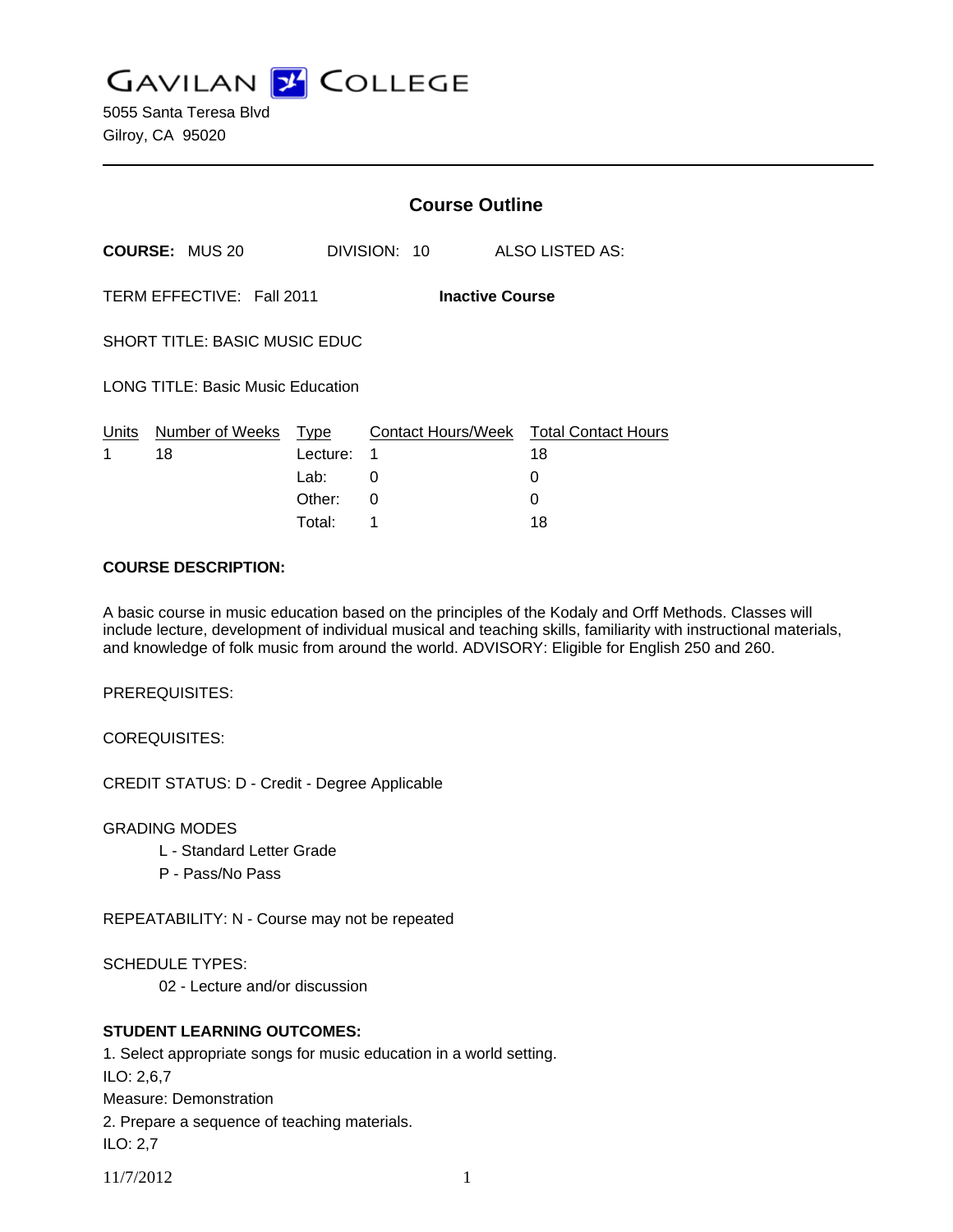Measure: Notebook 3. Teach songs using four methods and appropriate manipulatives. ILO: 7,2,1,4 Measure: Demonstration 4. Develop a pedagogical song list. ILO: 2,7 Measure: Presentation, Report **CONTENT, STUDENT PERFORMANCE OBJECTIVES, OUT-OF-CLASS ASSIGNMENTS** 

Inactive Course: 09/26/2011 Hours 1-2 Content: Introduction: Music in American Schools and Implications for the Future. Objectives: Students demonstrate knowledge of music education foundations. Assignments: Explore new textbooks. Hours 3-4 Content: The Kodaly Method Objectives: Students will differentiate between conventional methods of instruction and the Kodaly Method Assignment: Prepare a lesson plan from State Adopted texts Hours 5-6 Content: Additional teaching methods, such as Orff and musical comparatives Objectives: Students will demonstrate high-low, fast-low, loud-soft. Assignments: List songs for teaching concepts Hours 7-8 Content: Appropriate sequencing for beat and rhythm Objectives: Students will demonstrate the difference between beat and rhythm Assignments: Find songs for teaching Hours 9-10 Content: Melody, harmony, and timbre Objectives: Student's will perform melodies and harmonies using timbre Assignments: Find appropriate songs for teaching melody, timbre and harmony Hours 11-12 Content: Dynamics, meter, and tempo Objectives: Students will demonstrate dynamics and tempo and write music in meter Assignments: Find appropriate songs for teaching concepts Hours 13-14 Content: Mood and music appreciation Objectives: Students will respond correctly to questions about mood and great works of music Assignments: Find appropriate music for mood Hours 15-16 Content: Correlation of music concepts with other subject matter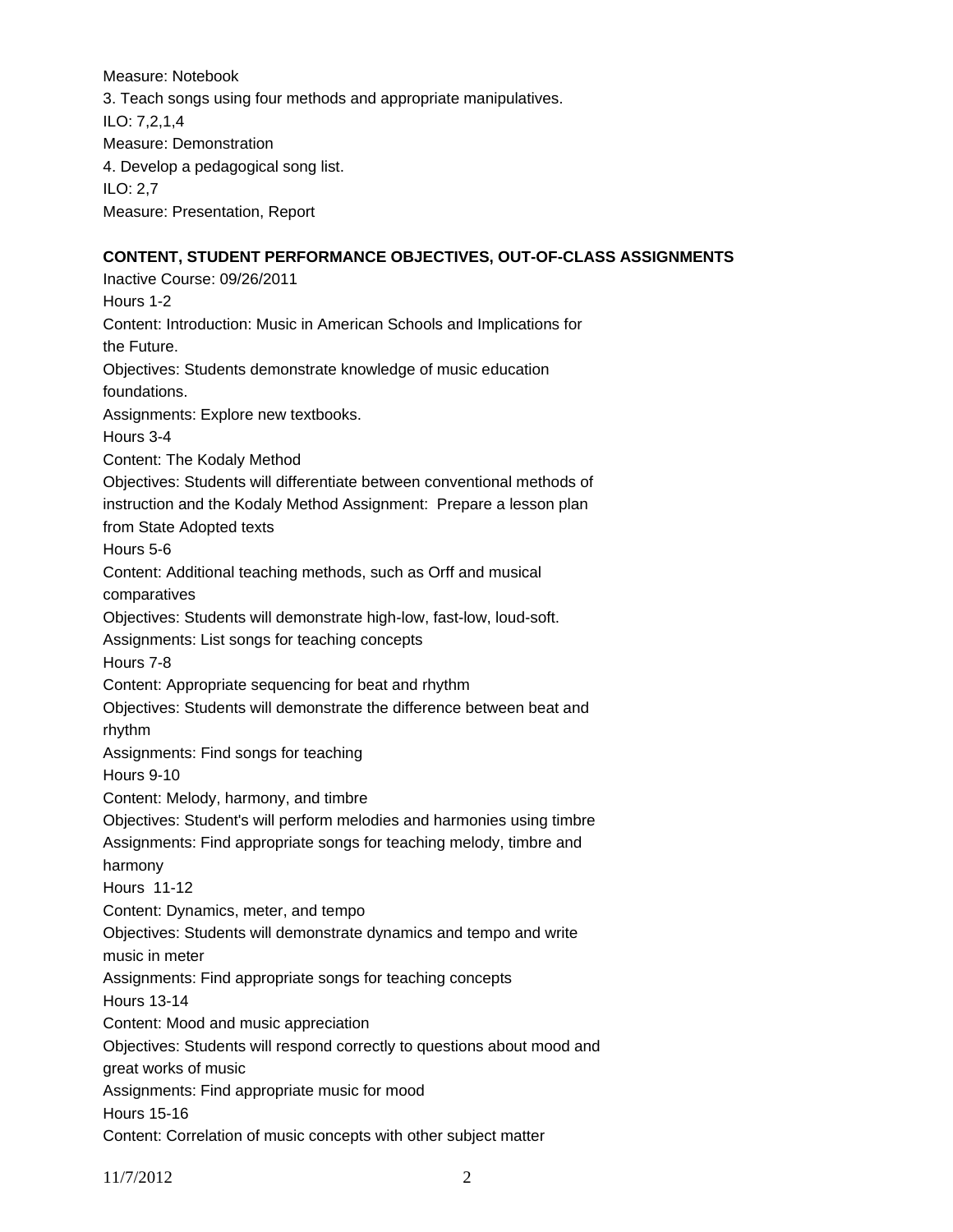Objectives: Students will demonstrate correlations at their grade level Assignments: Identify songs appropriate for other content areas Hours 17-18 Content: Critique of music presentations Objectives: Students will evaluate the presentations of others based on pedagogical criteria; take home exam Included in content section.

# **METHODS OF INSTRUCTION:**

Lecture, demonstration, individual instruction.

## **METHODS OF EVALUATION:**

The types of writing assignments required: Written homework Term papers The problem-solving assignments required: Field work The types of skill demonstrations required: Class performance Field work Performance exams The types of objective examinations used in the course: None Other category: None The basis for assigning students grades in the course: Writing assignments: 45% - 55% Problem-solving demonstrations: 15% - 25% Skill demonstrations: 25% - 35% Objective examinations: 0% - 0% Other methods of evaluation: 0% - 0%

### **REPRESENTATIVE TEXTBOOKS:**

Silver Burdett: Making Music. 2005 Reading level of text: 16 grade. Verified by: Dana Young

#### **ARTICULATION and CERTIFICATE INFORMATION**

 Associate Degree: CSU GE: IGETC: CSU TRANSFER: Transferable CSU, effective 200830 UC TRANSFER: Not Transferable

#### **SUPPLEMENTAL DATA:**

Basic Skills: N